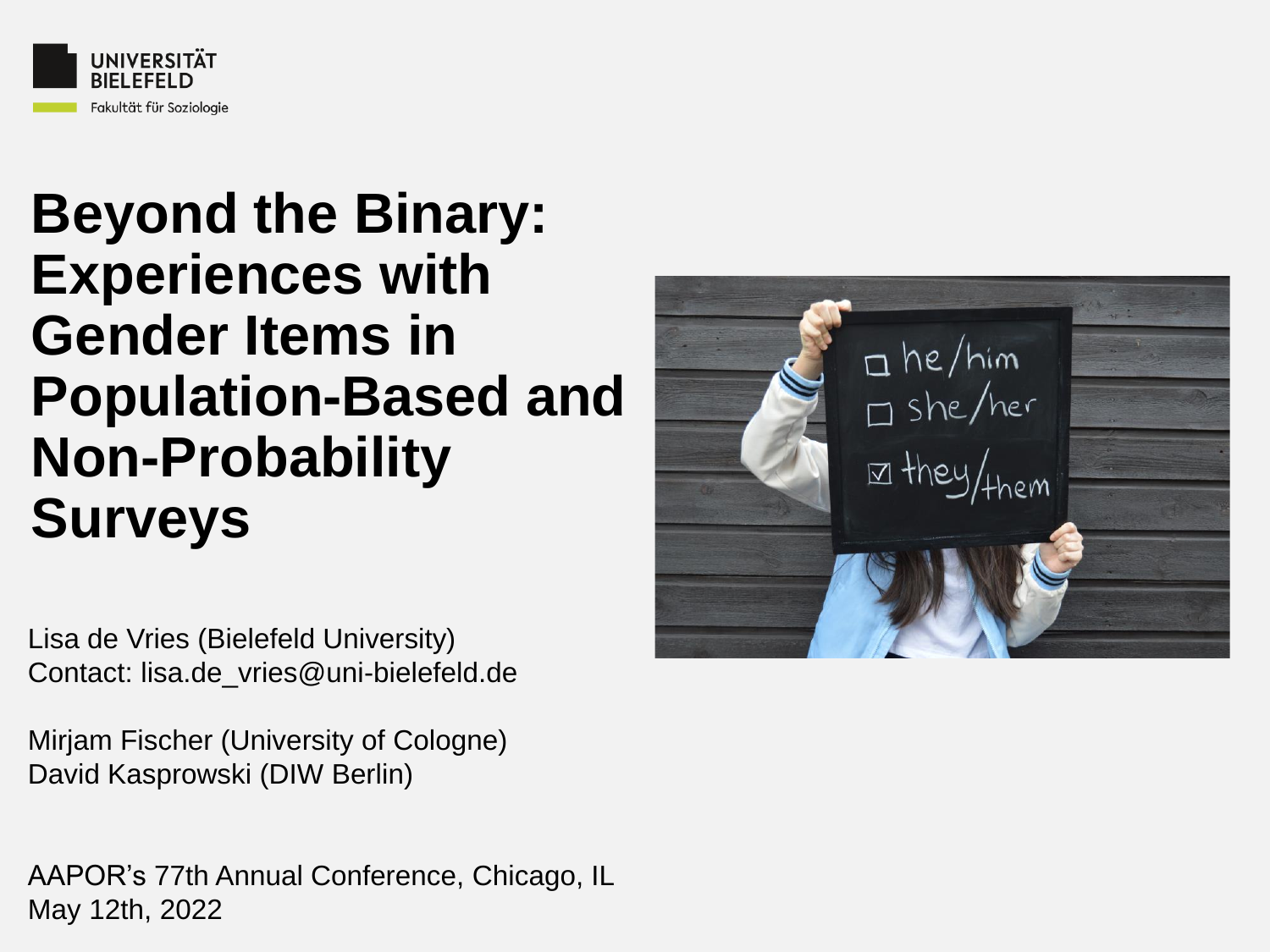

# **Content**

- 1. Background
- 2. How to sample gender minorities?
	- ▪SOEP-Q: SGM boost-sample
	- **ELGBielefeld 2021: online non-probability sample**
- 3. How to identify gender minorities?
	- **-Two-step approach vs. single-item question**
	- **•Open answer question vs. closed answer categories**
- 4. Discussion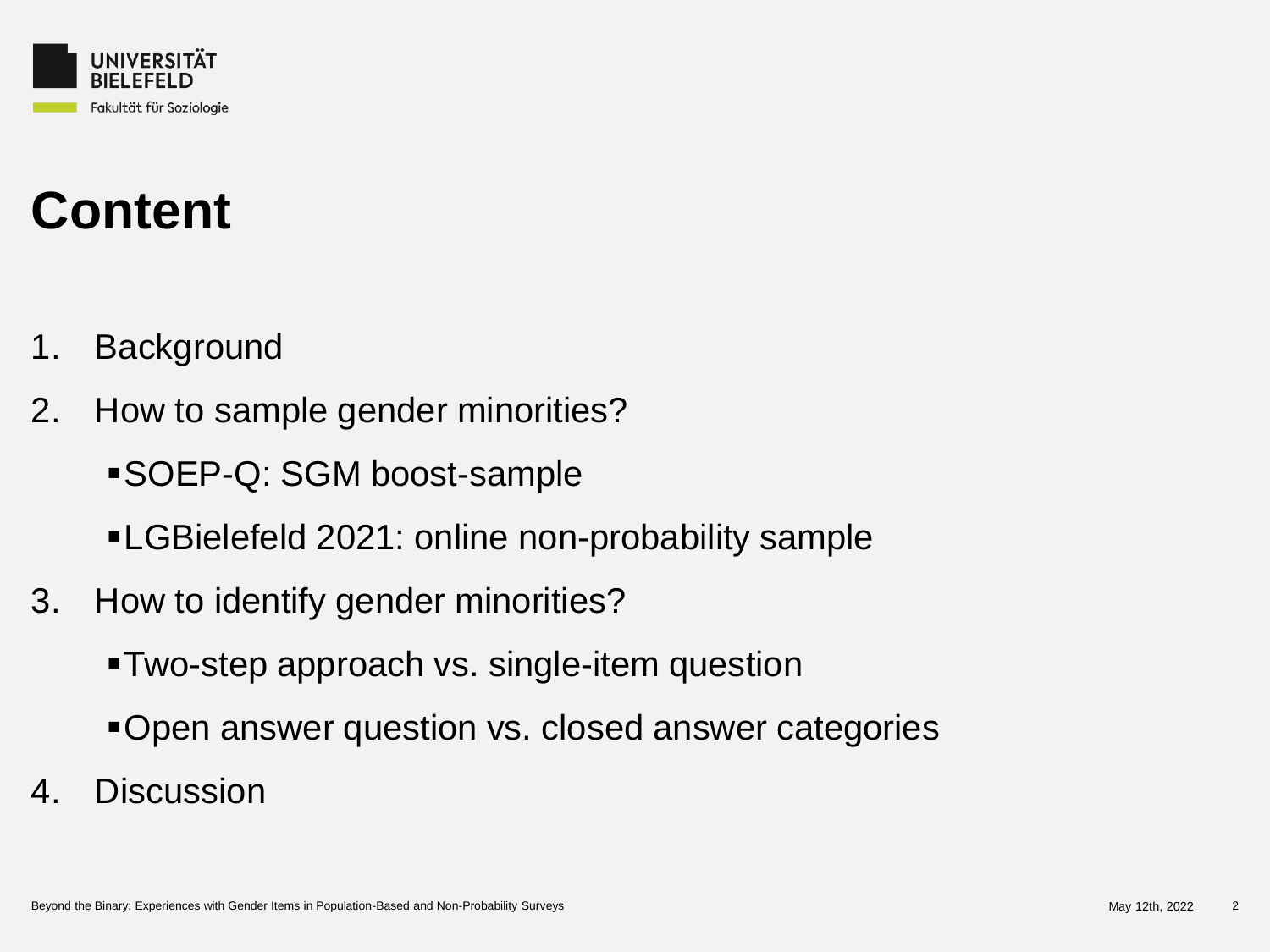

### **1) Invisibility of gender minorities**

*"Still, for socioeconomic research, the greatest problem is that most LGB(TI)Qs are not counted (or do not count) at all." (Schönpflug et al. 2018, p. 22)*

- Little research about gender minorities (Schönpflug et al. 2018; Valfort 2017)
- **E** Estimates of transgender people in the adult population:
	- 0.1% in Chile (OECD 2019)
	- 0.3% in the United States (OECD 2019)
	- No reliable estimates for Germany
- Increasing diversity in LGBTQI\* population (Watson et al. 2019)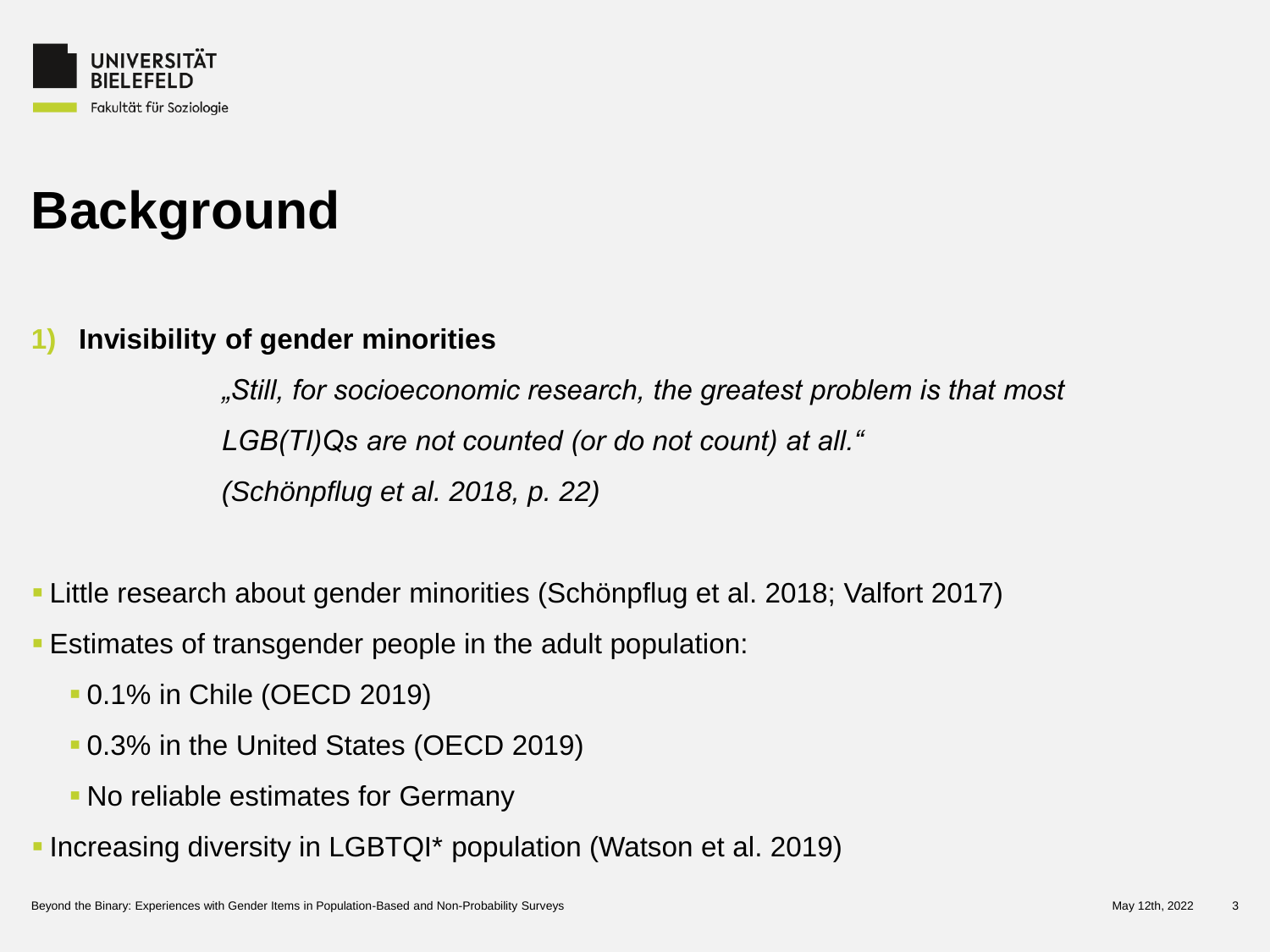

#### **2) Gender minorities in surveys**

▪ Gender minorities as hard to reach population (Kühne/Zindel 2020)

- Classical probability-based sampling techniques are often less effective
- **Empirical results are often based on non-probability data**
- **Most probability-based surveys (in Germany) use binary gender items** 
	- **Exclusion of gender minorities**
	- **· Incomplete data**
	- **EXECT:** Few information about living circumstances of gender minorities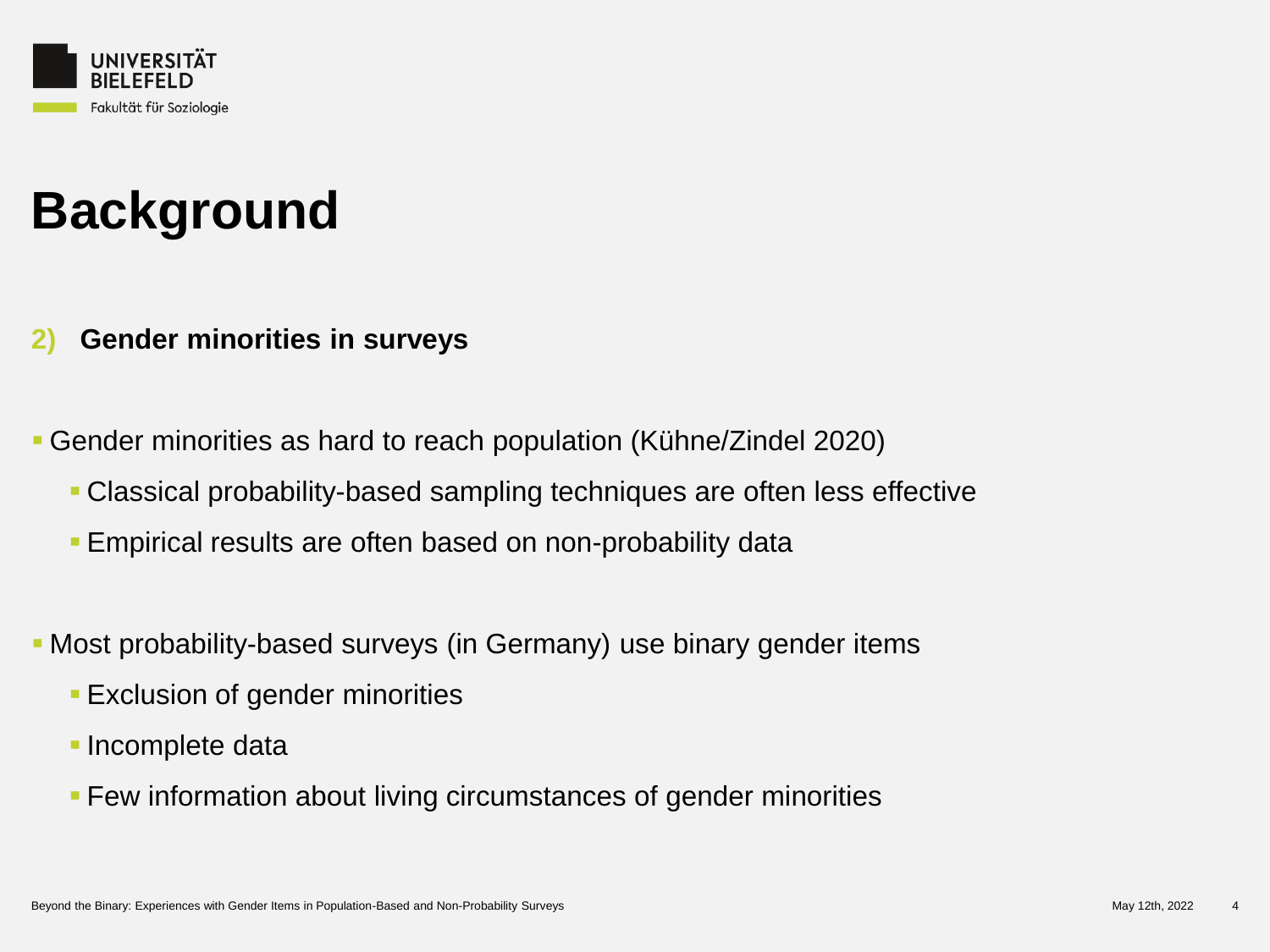

### **3) Empirical results**

- Higher poverty rates and higher risk of unemployment (Carpenter et al., 2020)
- Discrimination affects mental health, well-being, and life satisfaction (Meyer 2003)
- **Rising social acceptance of transgender people in most countries** 
	- **But still on a low level (OECD 2019)**
- **Legal barriers in many countries (Mendos et al. 2020)**
- **Execent developments in Germany:** 
	- **-2019: "Diverse" as the third option in the birth certificate**
	- 2021: New government: revision of transgender laws in 2022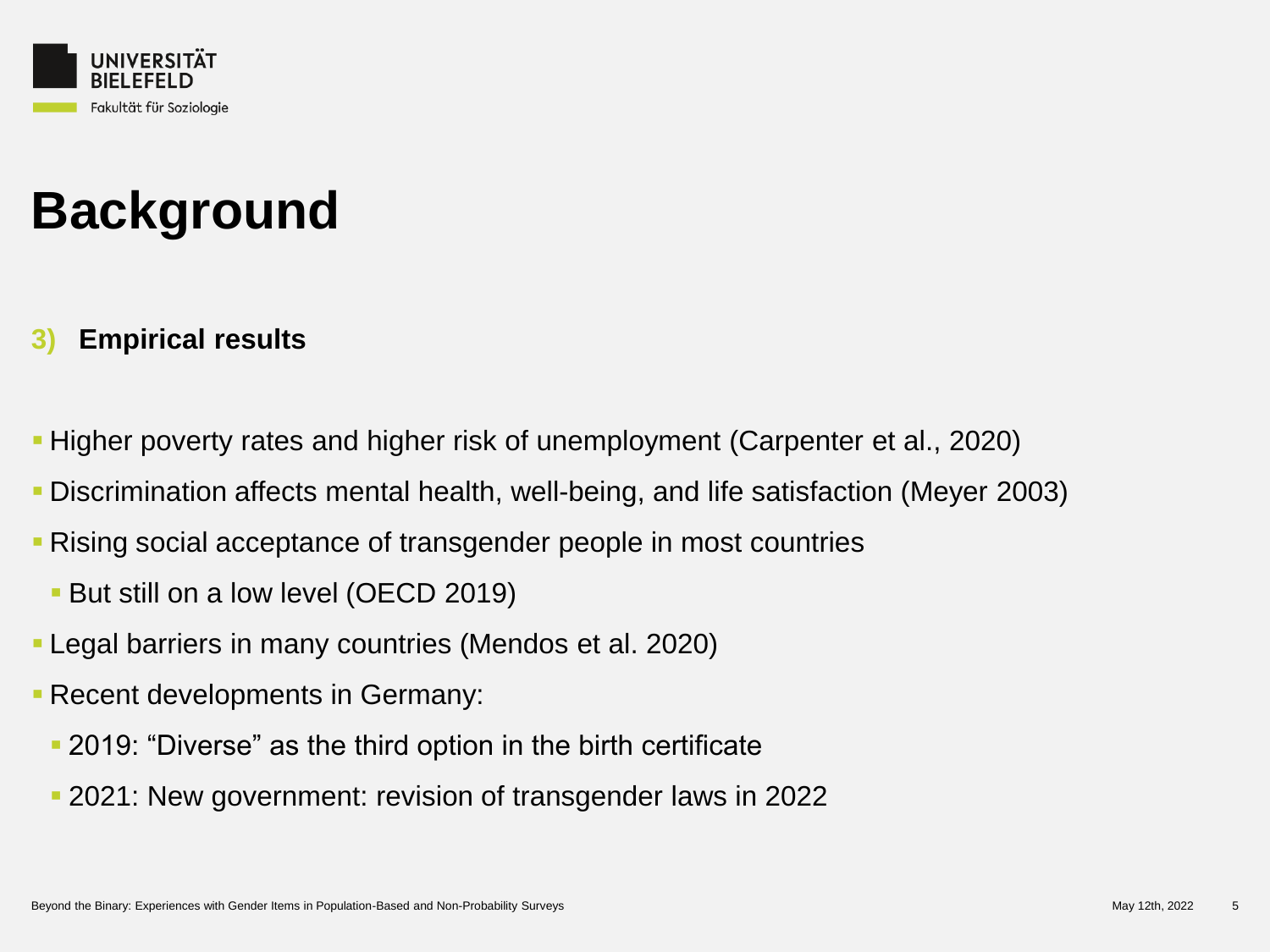



Notes: In order to ensure the comparability of the cis-heterosexual reference group, this group was age-corrected (Box 2). The significance levels in parts ta and tb refer to the difference between the values for "cis-hete age-adjusted" and "LGBTQI\*." The stars \*\*\*, \*\*, and \* Indicate the significance at the 0.1, one, and five percent level, respectively (probability of error decreases with number of stars).

Sources: Parts ta and tb: Socio-Economic Panel (Soep.v36.beta); LGBIelefeld; authors' own calculations, weighted. Part 2: LGBIelefeld; authors' own calculations, weighted.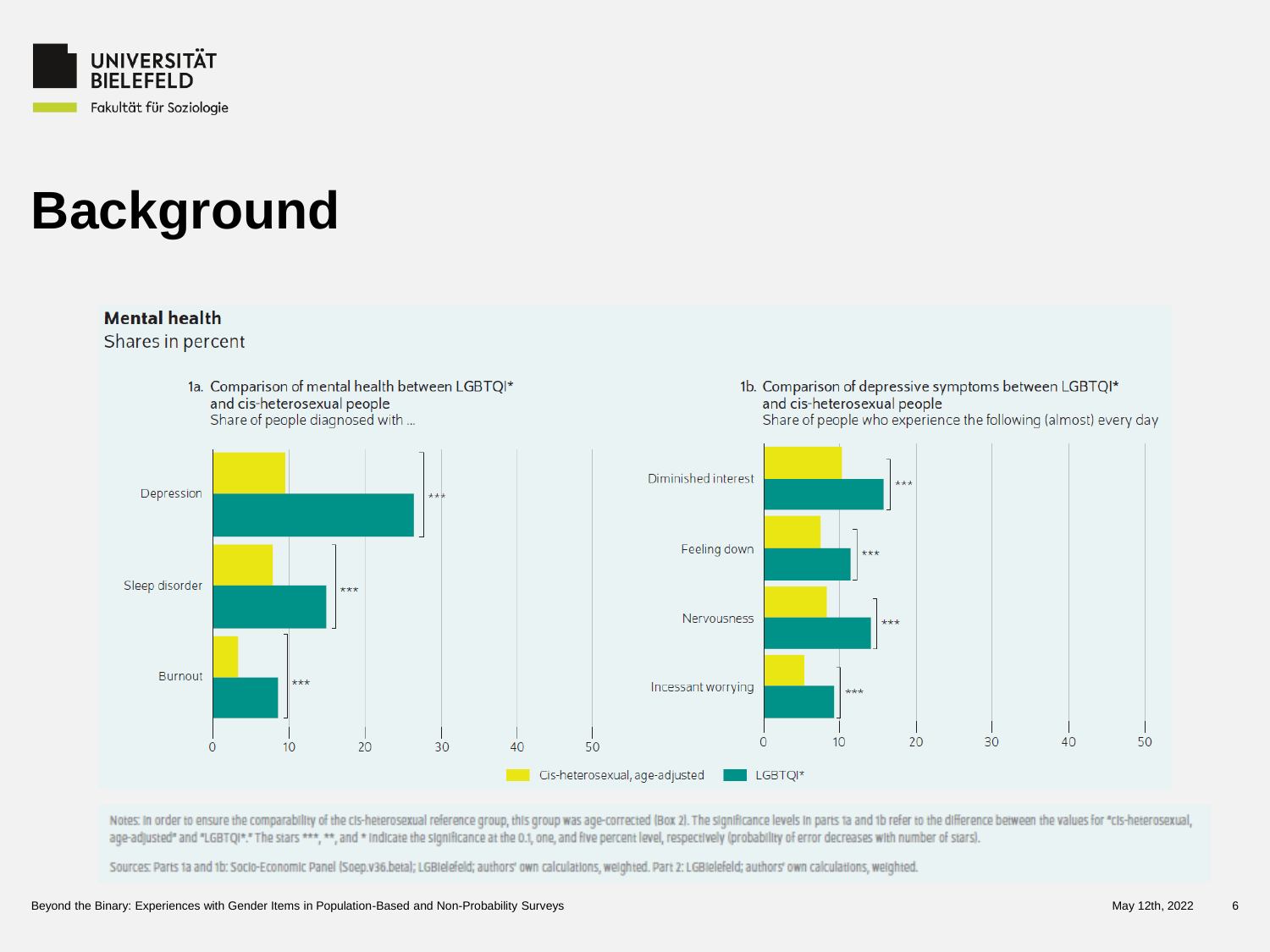



Notes: In order to ensure the comparability of the cis-heterosexual reference group, this group was age-corrected (Box 2). The significance levels in parts 1a and 1b refer to the difference between the values for "cis-hete age-adjusted" and "LGBTQI\*." The stars \*\*\*, \*\*, and \* Indicate the significance at the 0.1, one, and five percent level, respectively (probability of error decreases with number of stars).

Sources: Parts ta and tb: Socio-Economic Panel (Soep.v36.beta); LGBIelefeld; authors' own calculations, weighted. Part 2: LGBIelefeld; authors' own calculations, weighted.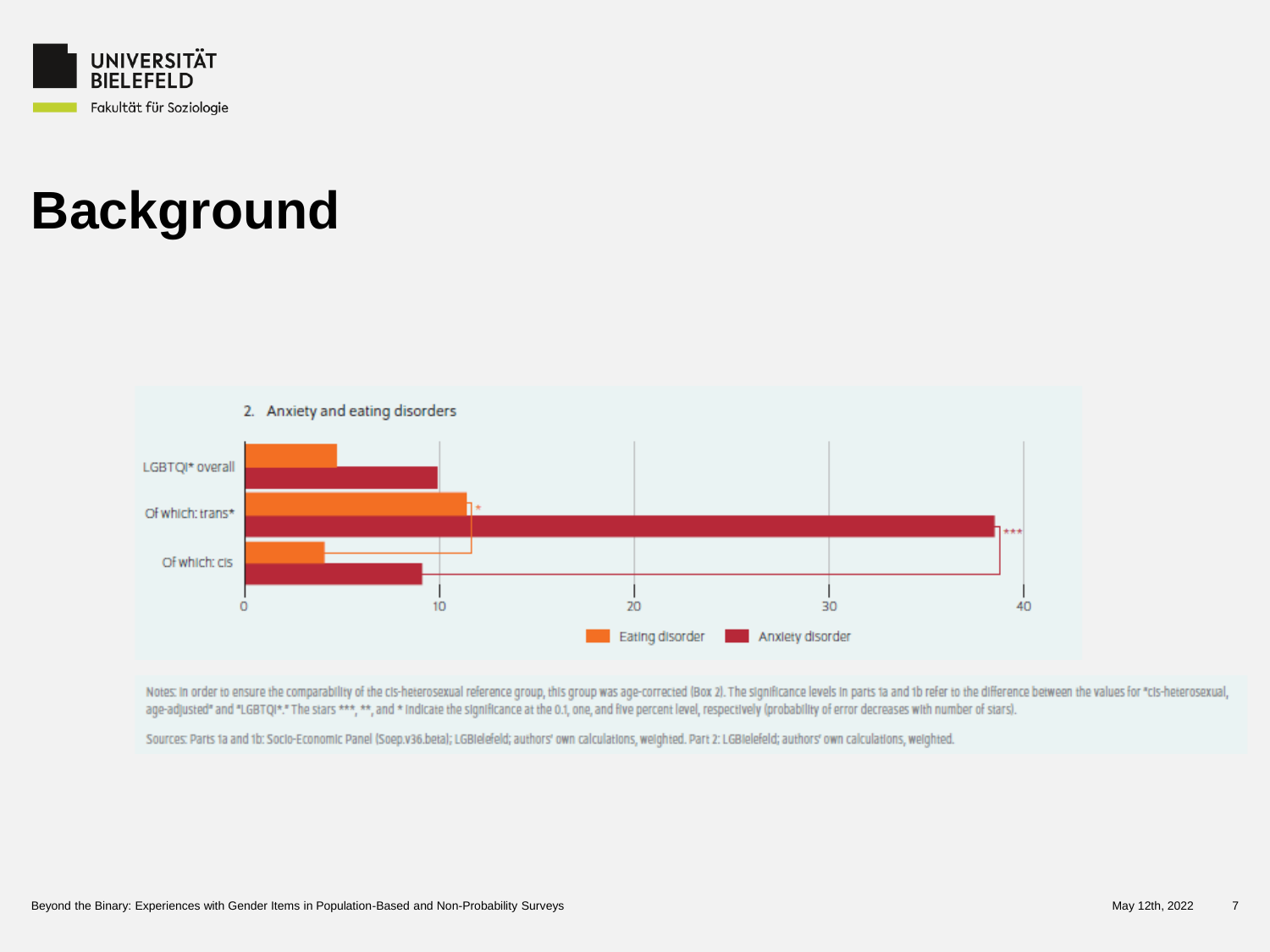

# **How to sample gender minorities?**

**SOEP-Q: SGM boost-sample vs. LGBielefeld 2021: online nonprobability sample**

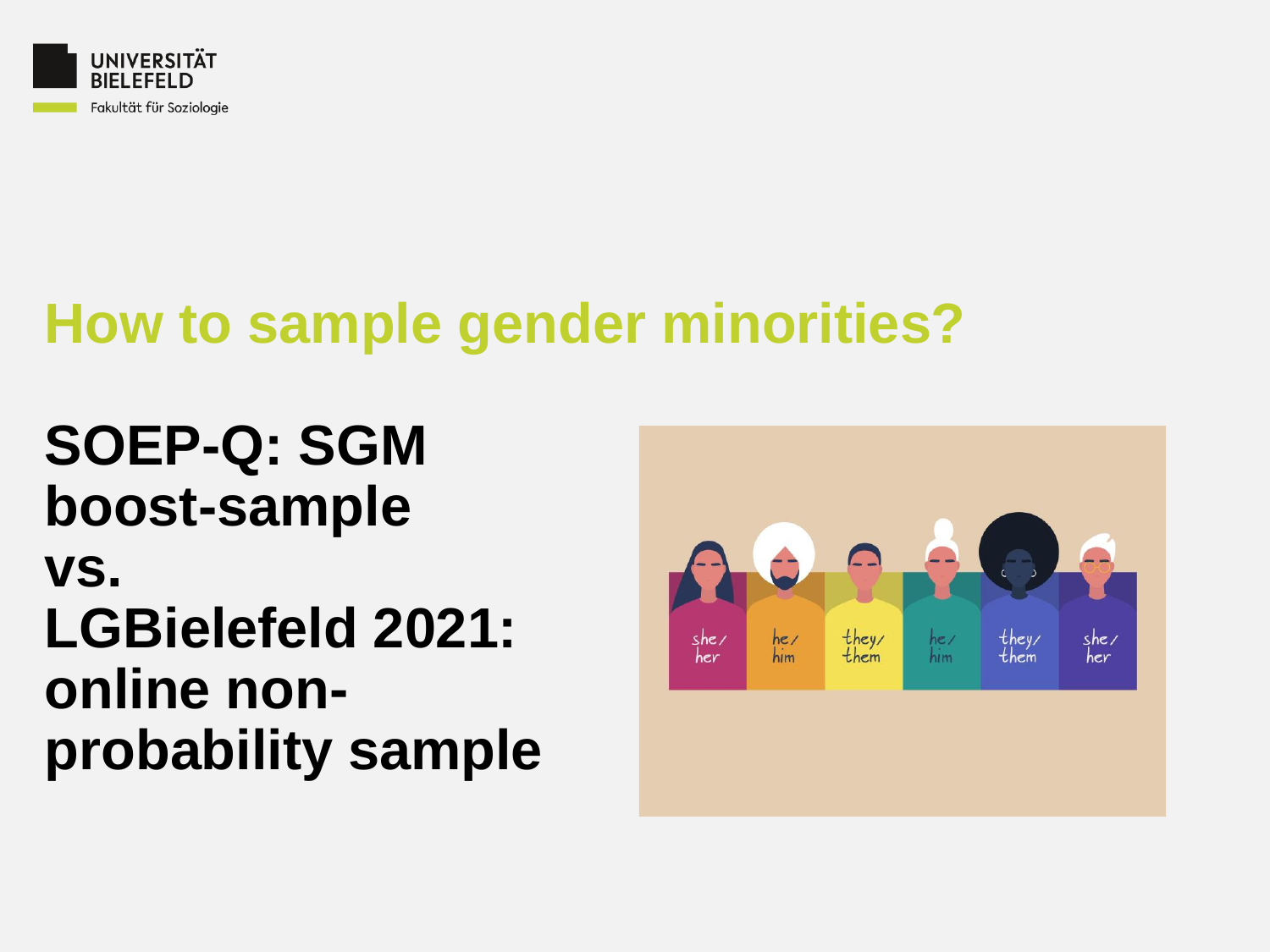

## **SOEP-Q: SGM boost-sample**

- German Socio-Economic Panel (SOEP):
	- One of the largest and longest-running household surveys worldwide
	- Approximately 30,000 people in 15,000 households are interviewed for the SOEP study
- **In 2019: Boost sample of LGBTQI**<sup>\*</sup> people living in Germany
- **Recruitment via random telephone screening of adults living in Germany**
- Total: 477 households with respondents identifying as sexual and gender minority (882 households in the hole SOEP)
- **23 trans respondents**
- 15 respondents with diverse gender identities (e.g., non-binary)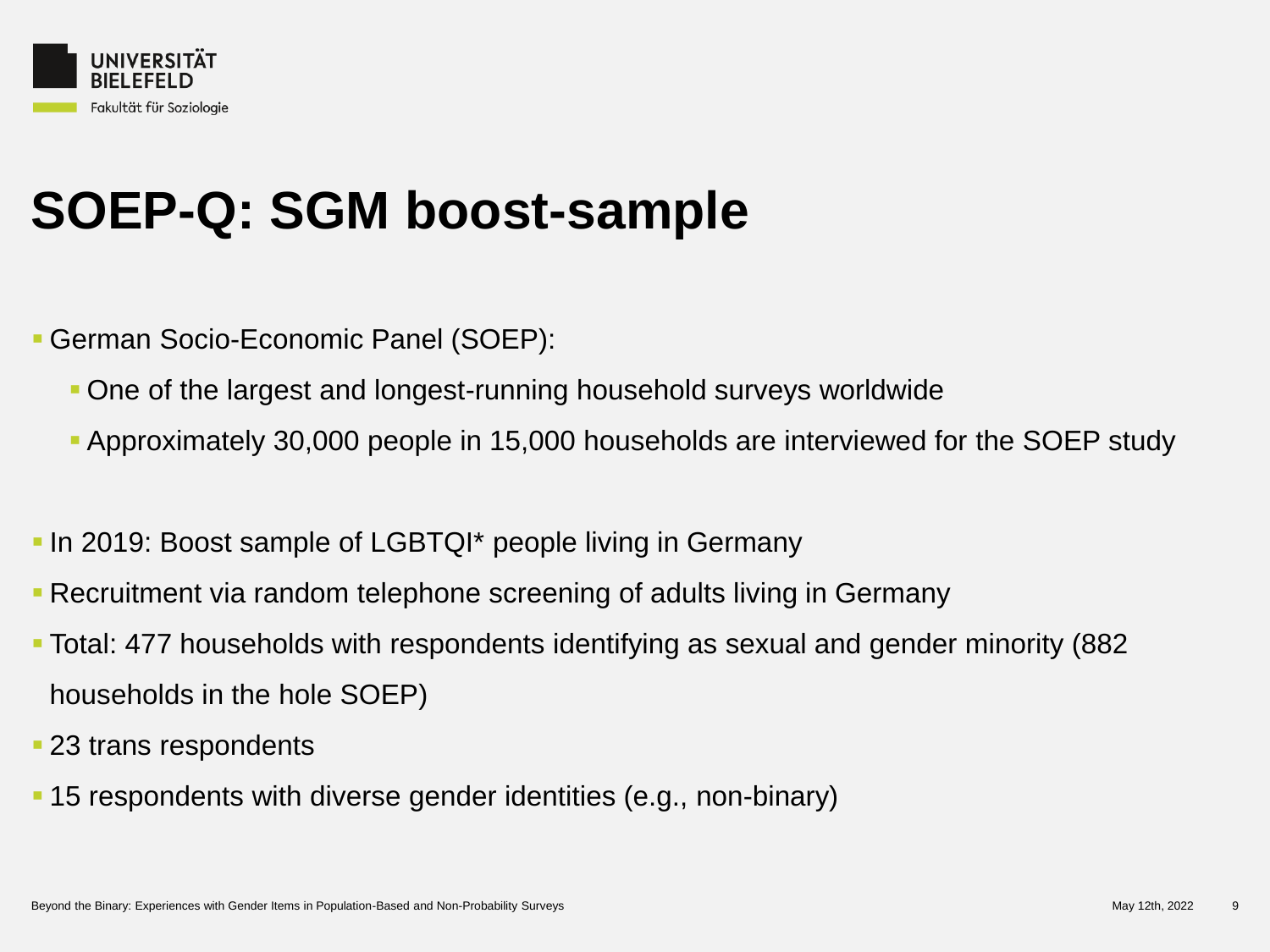

## **SOEP-Q: SGM boost-sample**

| Table 1: Results of the random telephone screening. |        |         |                                   |  |  |  |  |  |  |
|-----------------------------------------------------|--------|---------|-----------------------------------|--|--|--|--|--|--|
|                                                     | N      |         | Percent of Total Percent of Valid |  |  |  |  |  |  |
| Total screening interviews                          | 74,998 | 100.0   |                                   |  |  |  |  |  |  |
| Refusal to answer questions on sexual               | 21,501 | 27.7    |                                   |  |  |  |  |  |  |
| orientation and gender identity                     |        |         |                                   |  |  |  |  |  |  |
| Completed screening interviews                      | 53,497 | 71.3    | 100.0                             |  |  |  |  |  |  |
| In LGBTQ <sup>*</sup> target group                  | 2,824  | 3.8     | 5.3                               |  |  |  |  |  |  |
| Intent to participate in SOEP                       | 1,093  | 1.5     | 20                                |  |  |  |  |  |  |
| Contact information provided                        | 1,023  | $1.4\,$ | 1.9                               |  |  |  |  |  |  |
| Final gross boost Sample Q                          | 835    | 1.1     | $1.6\,$                           |  |  |  |  |  |  |
| False positive screenings                           | 188    | 0.3     | 0.4                               |  |  |  |  |  |  |



Figure 2a. Number of Interviews with SGM Respondents by Panel Wave (Total 7,762). Source: SOEP v36 2019.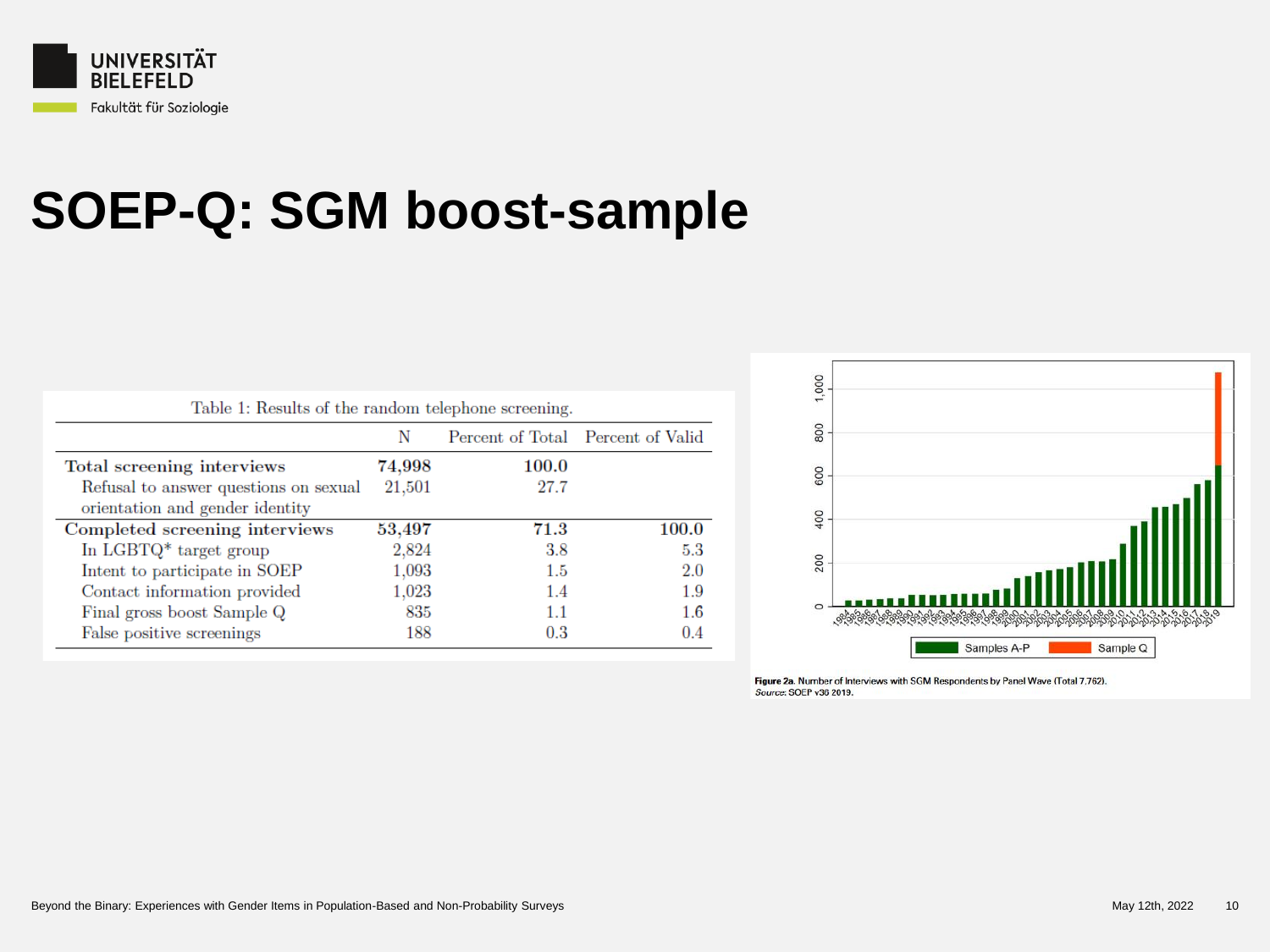

## **LGBielefeld 2021: online non-probability sample**

- **Online survey with LGBTQI\* people living in Germany**
- **September 3<sup>rd</sup>** October 1<sup>st</sup>, 2021



- 7,607 complete interviews
- Focus on discriminatory experiences and gender minorities
- 589 trans\* respondents
- 739 non-binary respondents

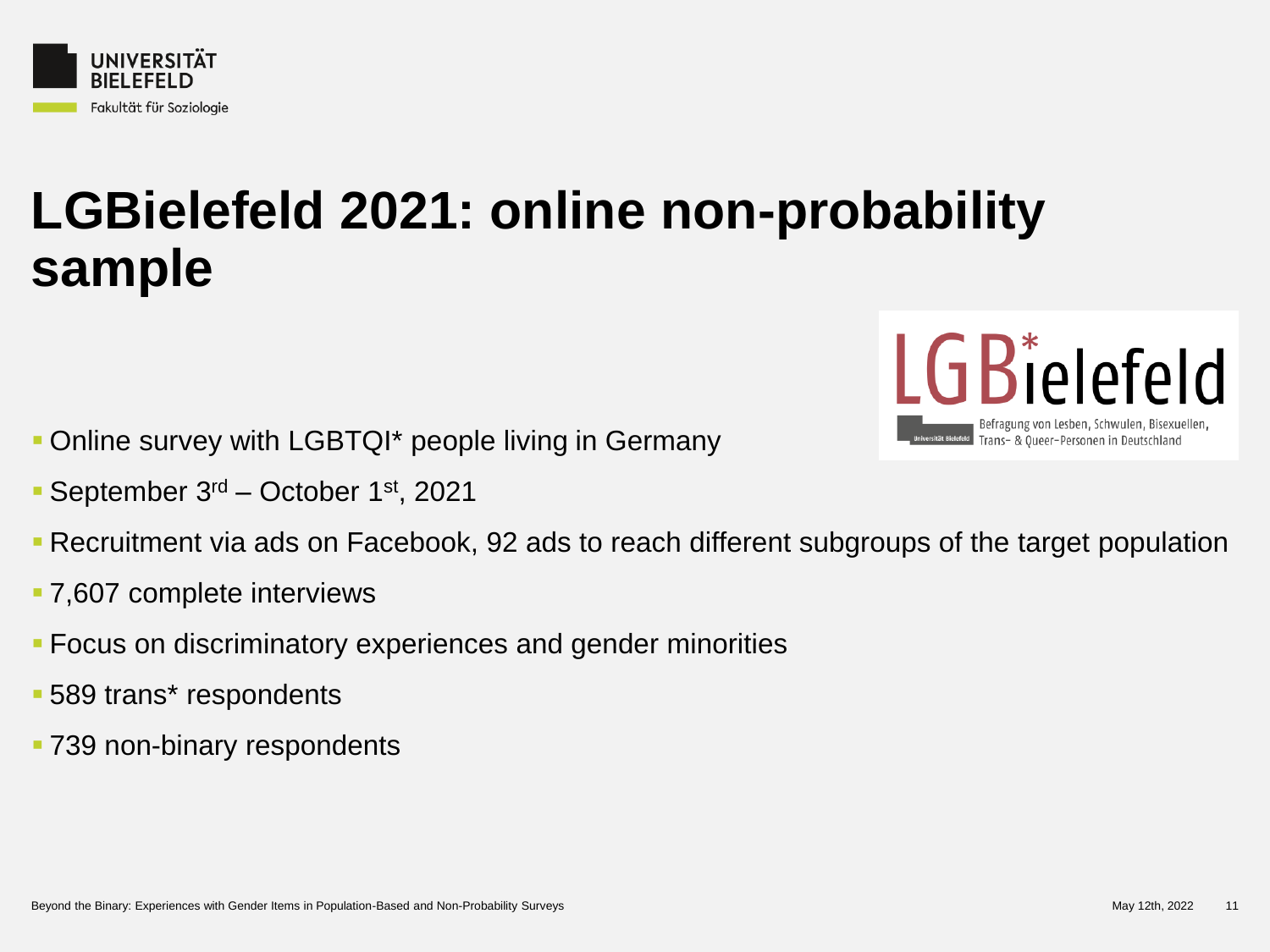

## **How to sample gender minorities?**

#### **Boost-sample (SOEP-Q)**

#### ➢Probability-based dataset

- ➢Cis-heterosexual comparison group
- ➢Questionaire limitations
- ➢Needs more time and a lot more money
- ➢Higher quality of the data
- **►8 % gender minorities**

#### **Online survey (LGBielefeld)**

- ➢Non-probability data
- ➢No comparison group
- ➢Questionaire limitations
- ➢Fast and cheap results
- ➢Data bias
- ➢18 % gender minorities



Both methods have disadvantages and advantages Data combination via weighting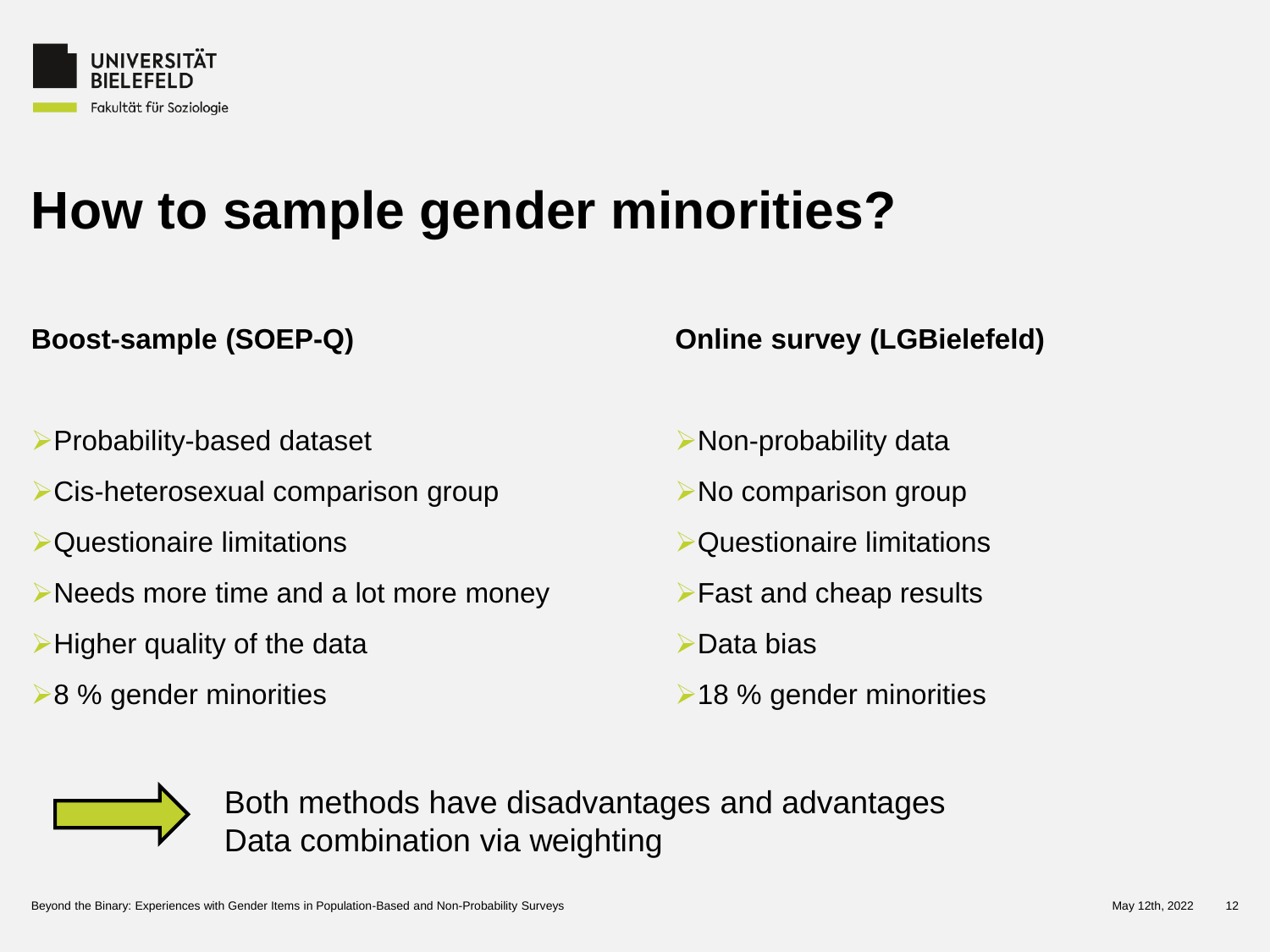

# **How to identify gender minorities?**

**Two-step approach vs. single-item question**



## **Open answer question vs. closed answer categories**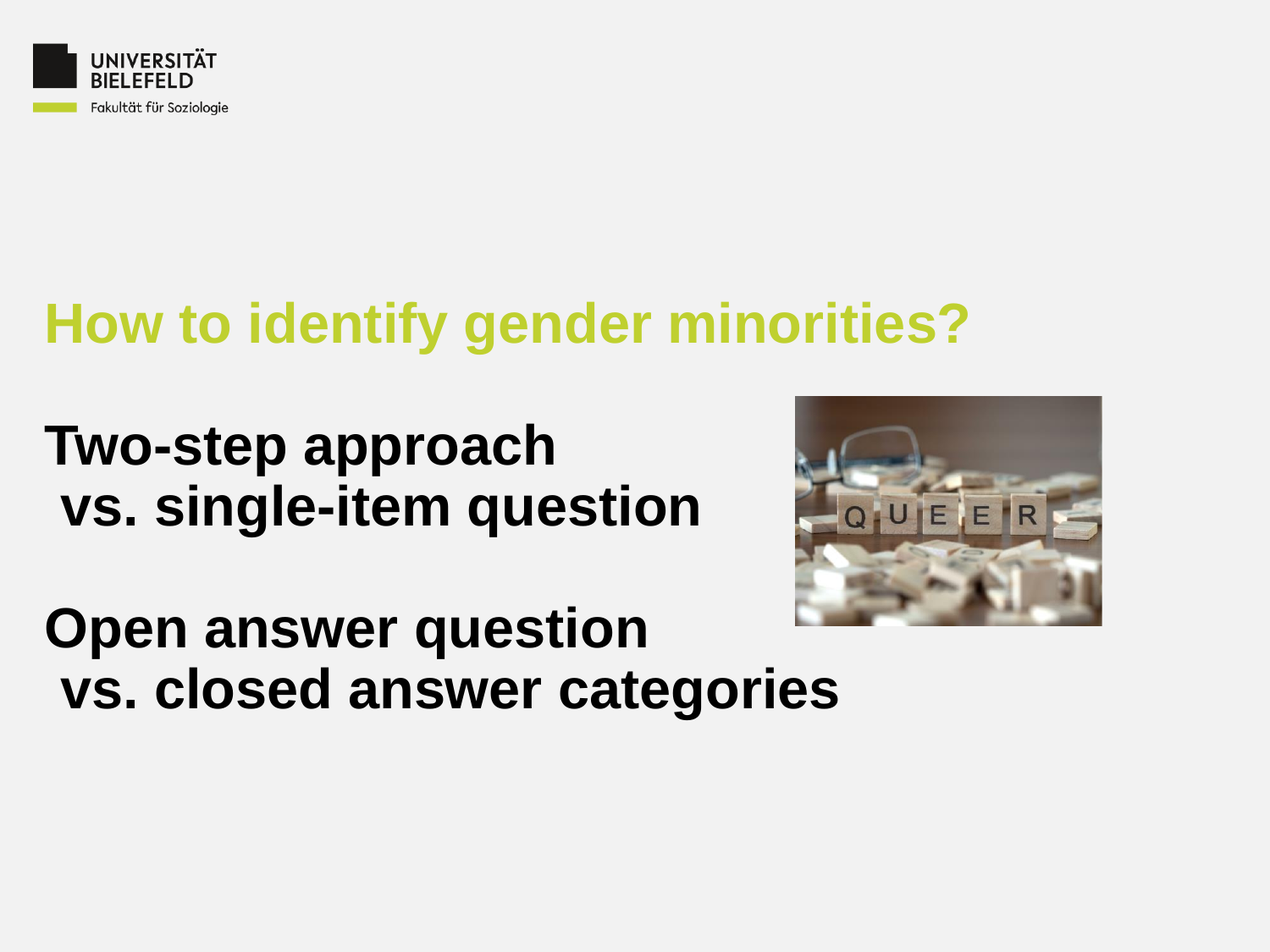

## **Two-step approach vs. single-item question**

#### **What sex were you assigned at birth, on**

**your birth certificate?**

- 1) Male
- 2) Female
- 3) No answer

#### **And which gender do you identify with**

#### **today?**

- 1) Male
- 2) Female
- 3) Non-binary
- 4) Trans\*
- 5) Other gender which is not listed here
- 6) No gender
- 7) No answer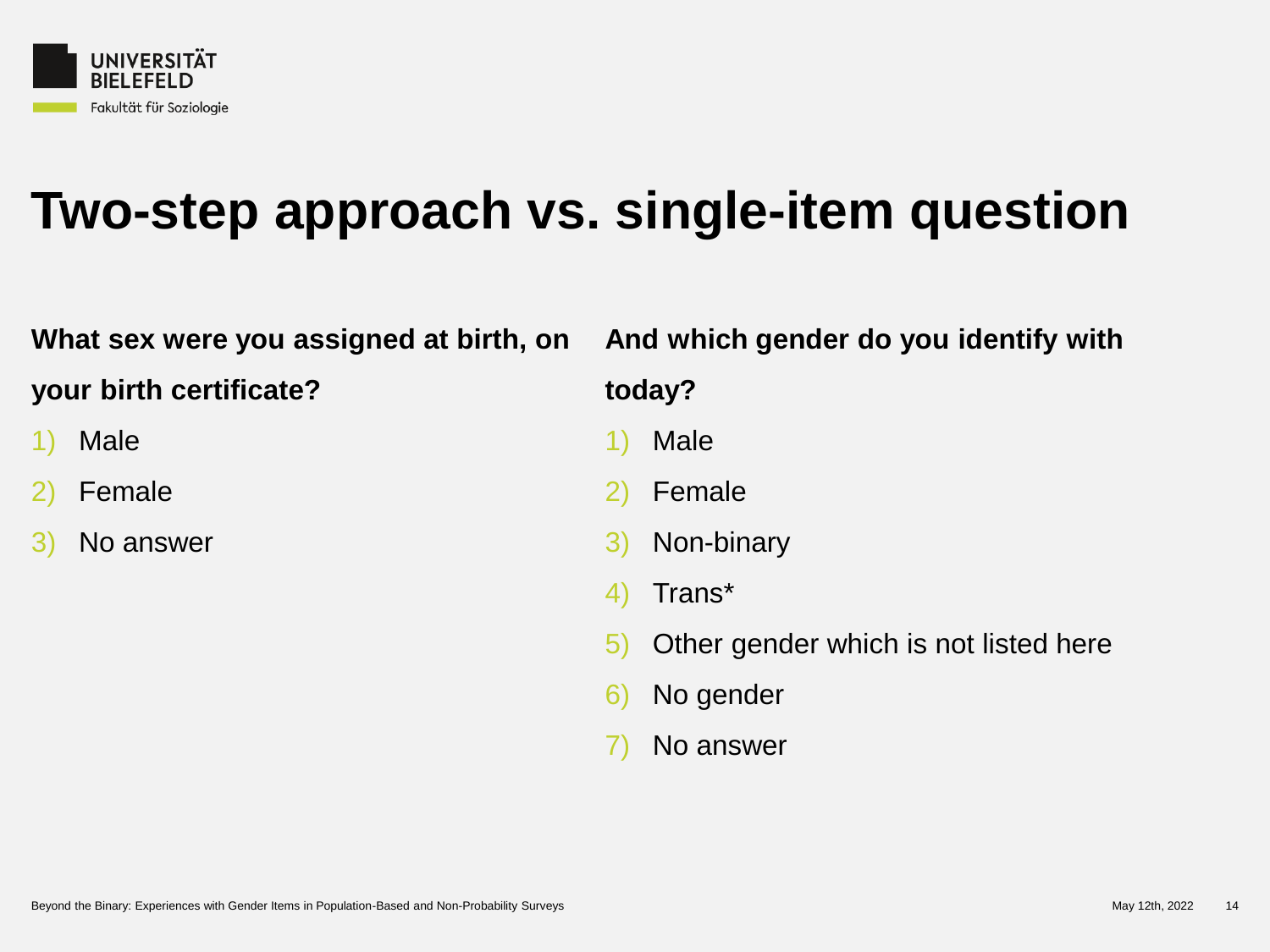

## **Two-step approach vs. single-item question**

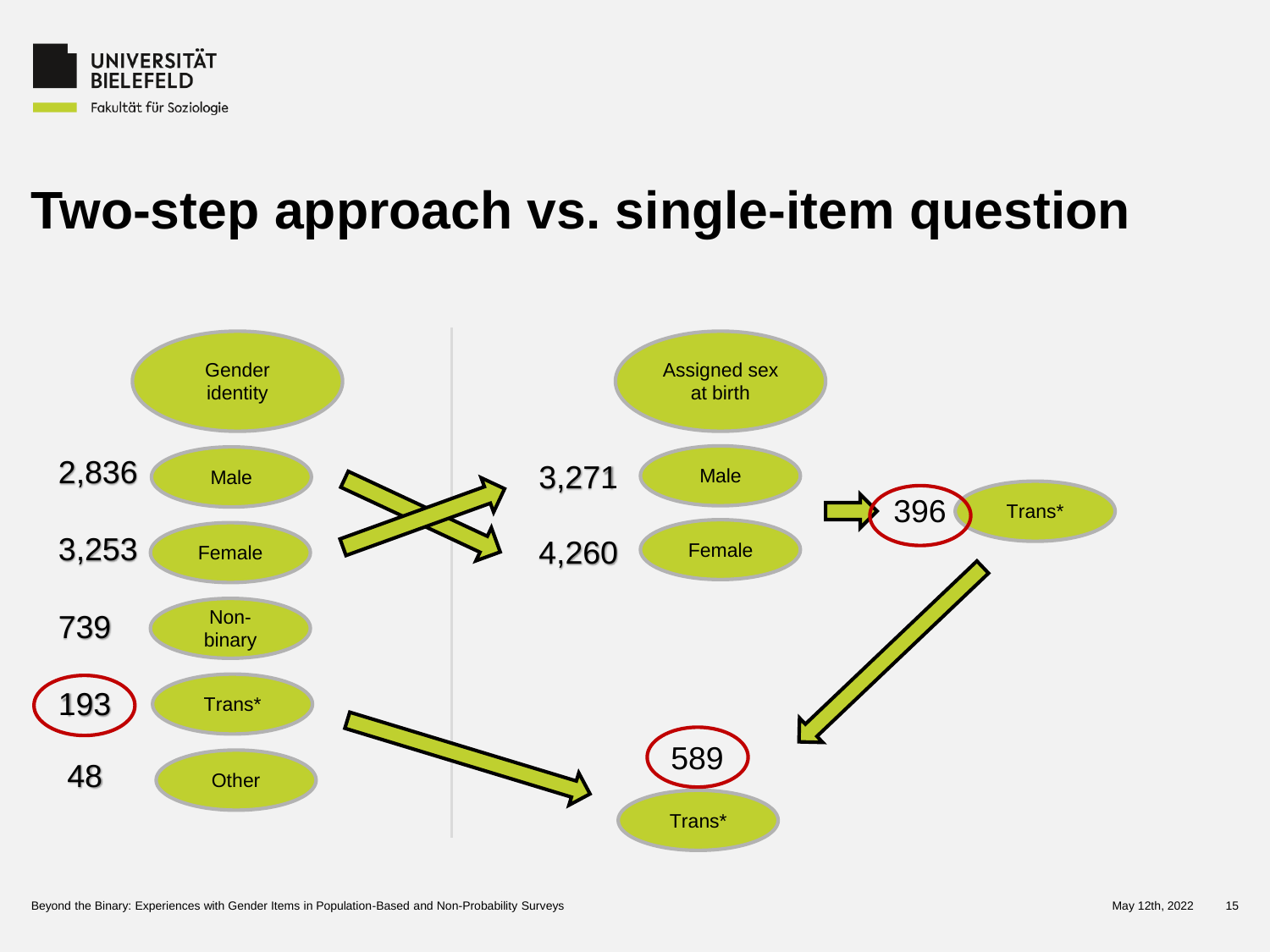

## **Two-step approach vs. single-item question**

➢Two-step approach allows identifying more trans\* people than single gender item

➢Expecially trans\* people who finished their transition process

- ➢Single-item: 18% transition finished, 54% in transition
- ➢Two-step: 31% transition finished, 60% in transition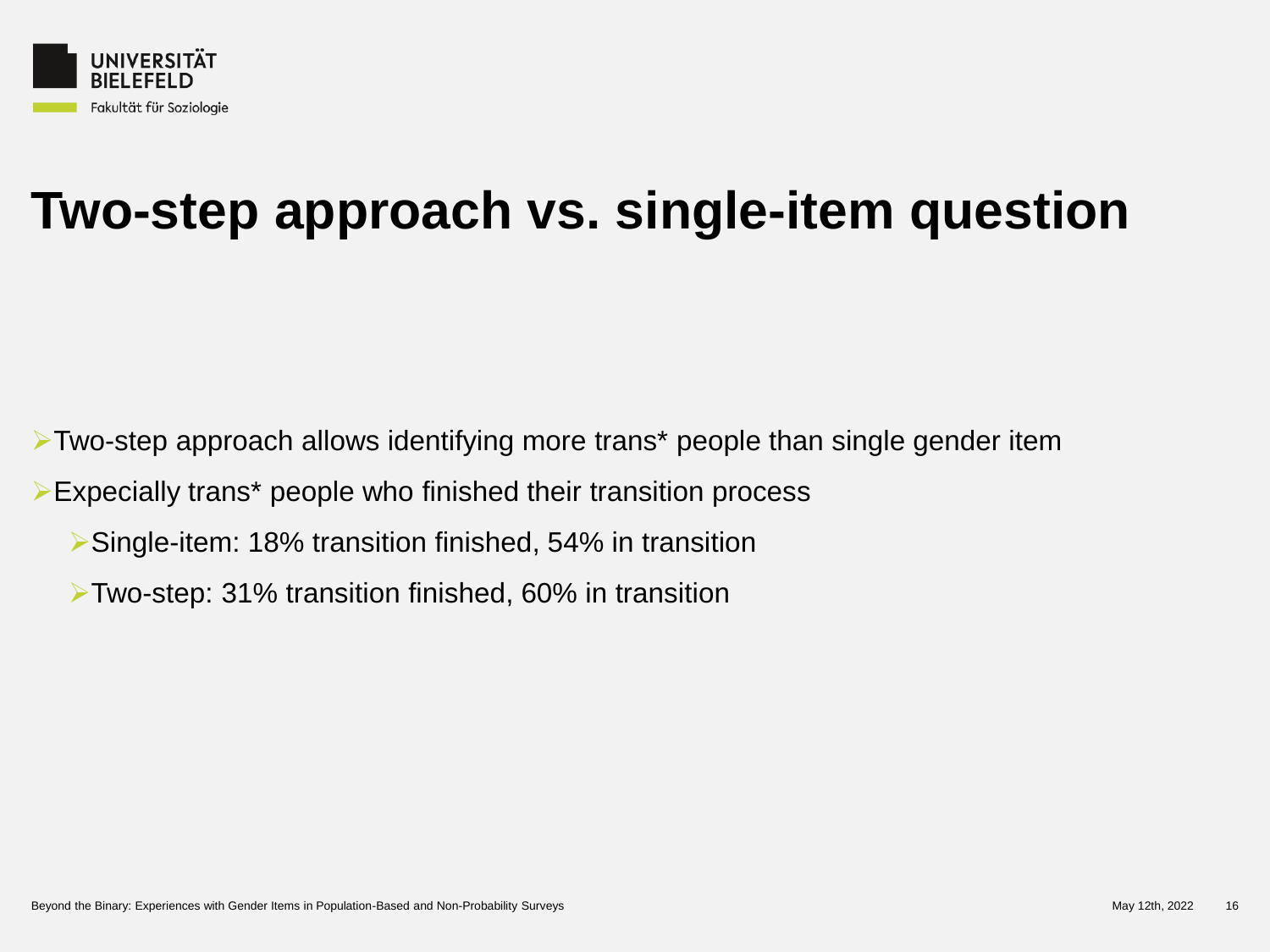

#### **And which gender do you identify with**

### **today?**

- 1) Male
- **Female**
- 3) Non-binary
- 4) Trans\*
- 5) Other gender which is not listed here
- 6) No gender
- No answer

**What is your gender? (e.g., woman, agender)** 1) Open answer field. N=2,158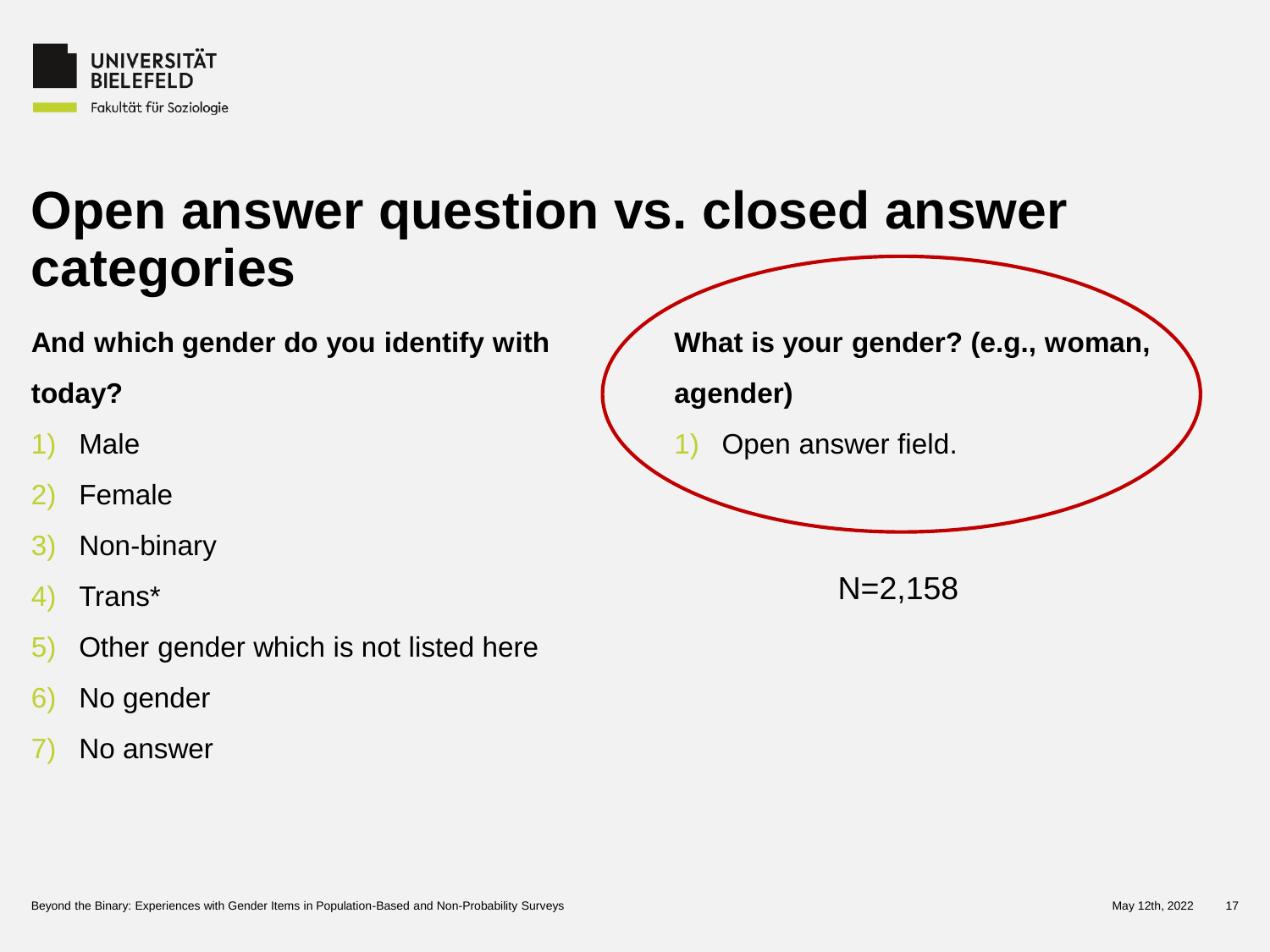

- **1**, Male' (male, cis-male, man, heterosexual man, guy, ...)
- **2**, Female' (female, cis-female, woman, rather female, ...)
- **3**, Non-binary' (non-binary, neutral, ...)
	- 4.1 Genderqueer, genderfluid' (genderqueer, genderfluid, bigender, ...)
	- 4.2, Demigender' (demigender, demigirl, demiboy, ...)
	- 4.3 Diverse' (diverse)
- 4, Trans<sup>\*</sup>' (trans, transgender, trans male, trans female, trans man, ...)
- **5**, **Inter\*'** (inter, intersex, ...)
- **6**, **Agender/no gender'** (agender, no gender, no one, ...)
- **7**, More than one categorie ' -> Dummy variables for each category
- **8** Outside scope' (unclear answer, unsure, troll answer, gender commentary, ...)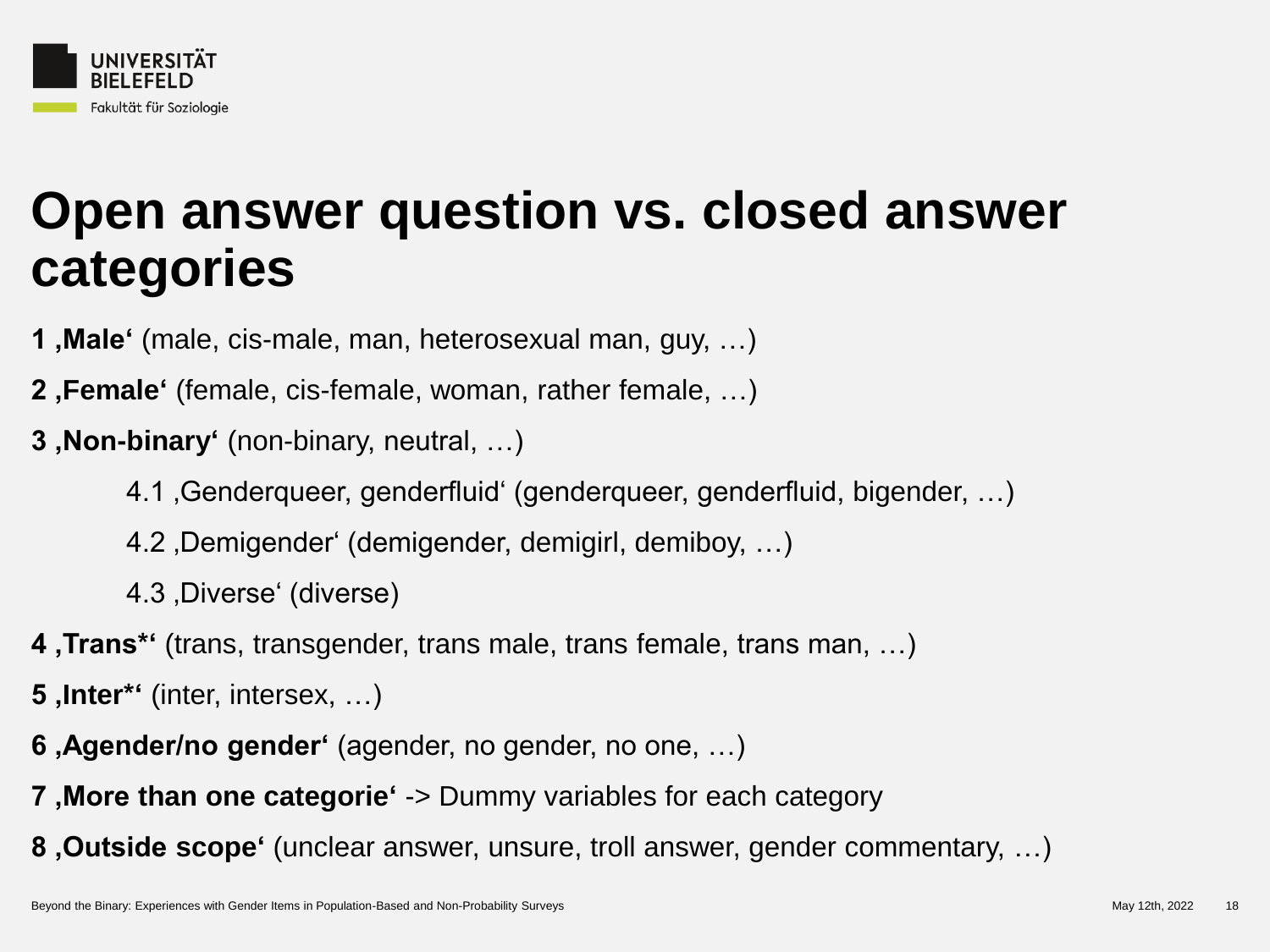

| Open answer question   | <b>Closed answer categories</b> |               |                   |        |           |                  |              |       |
|------------------------|---------------------------------|---------------|-------------------|--------|-----------|------------------|--------------|-------|
|                        | <b>Male</b>                     | <b>Female</b> | <b>Non-binary</b> | Trans* | No gender | <b>No answer</b> | <b>Other</b> |       |
| <b>Male</b>            | 93.14                           | 0.00          | 0.12              | 1.51   | 0.00      | 0.23             | 0.00         | 5.00  |
| <b>Female</b>          | 0.11                            | 95.04         | 0.65              | 0.86   | 0.11      | 0.22             | 0.11         | 2.91  |
| Non-binary             | 1.27                            | 1.91          | 89.81             | 1.91   | 1.27      | 0.64             | 9.55         | 1.27  |
| Trans*                 | 26.09                           | 0.00          | 0.00              | 65.22  | 0.00      | 0.00             | 8.70         | 0.00  |
| Agender/no gender      | 0.00                            | 0.00          | 41.30             | 0.00   | 47.83     | 0.00             | 6.52         | 4.35  |
| More than one category | 4.62                            | 9.23          | 46.15             | 16.92  | 0.00      | 0.00             | 24.62        | 1.54  |
| <b>Outside scope</b>   | 10.45                           | 10.45         | 13.43             | 1.49   | 5.97      | 7.46             | 5.97         | 46.27 |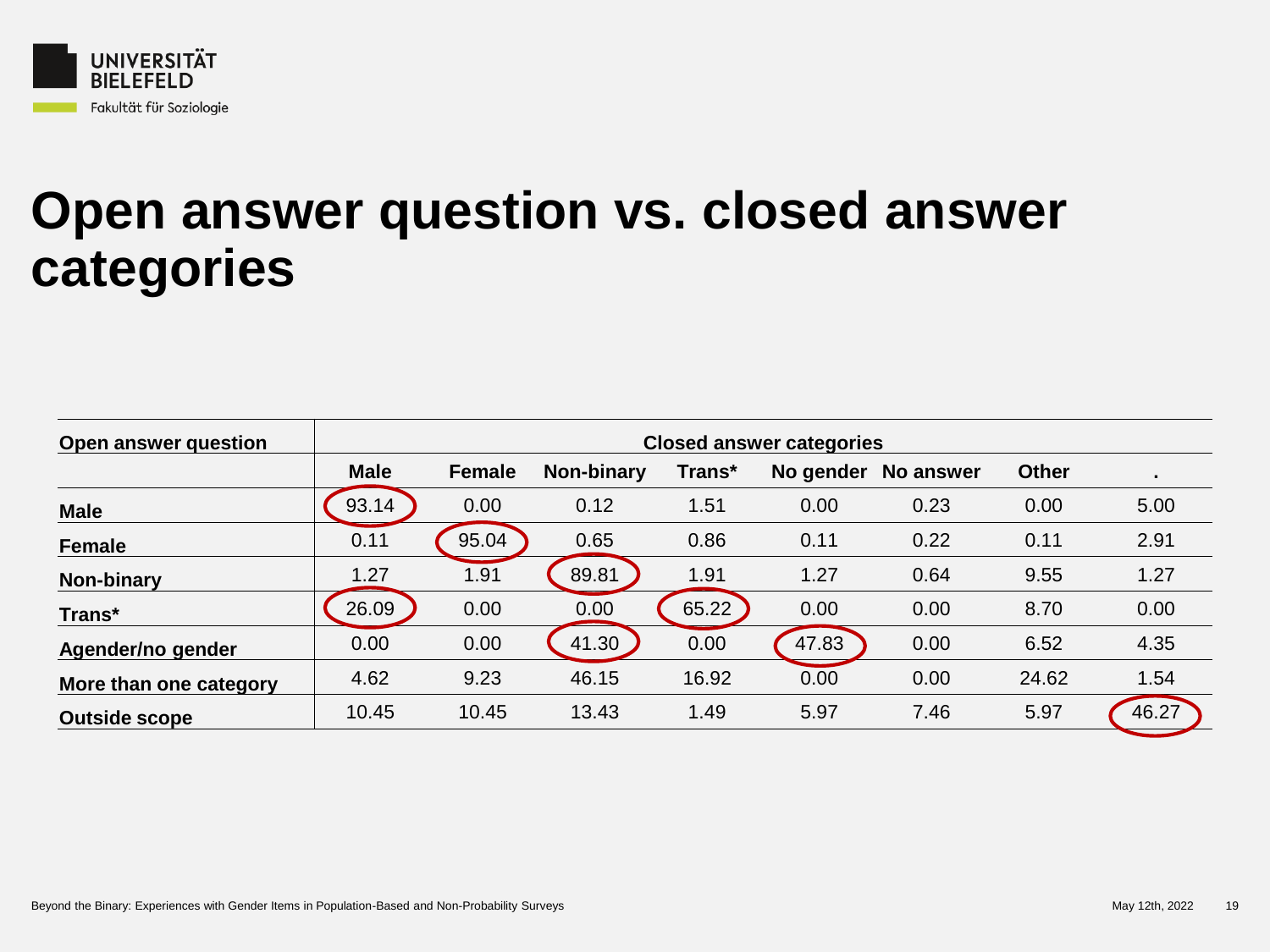

➢Open answer question the offers opportunity to define gender away from categories

### ➢Avoid lists of categories which are not complete

- ➢BUT: you have to build categories afterward
- ➢Needs more time
- ➢Some cases are difficult to categorize

➢Nearly same amount of people who chose no answer or gave answers out of scope (4-5%)

➢High overlaps between the categories male, female and non-binary

- ➢More differences between trans\* (but a small number of cases)
- ➢A combination of open answer gender question and closed sex (birth certificate) question allow us to identify more trans\* people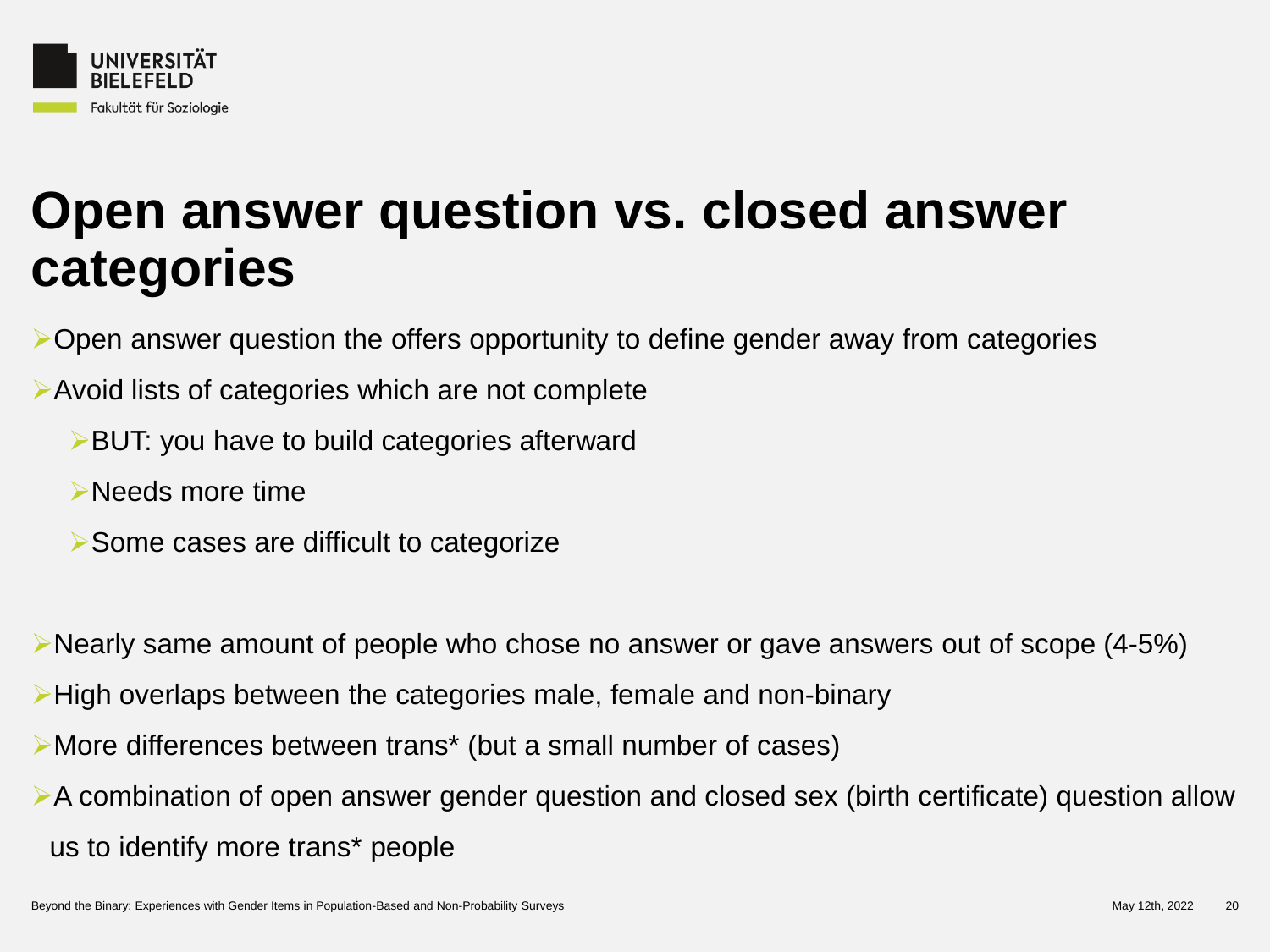

## **Discussion**

*"Still, for socioeconomic research, the greatest problem is that most LGB(TI)Qs are not counted (or do not count) at all."* 

*(Schönpflug et al., 2018, p. 22)*

➢Different sampling approaches offer advantages and disadvantages

➢Data quality

➢Time and costs

➢Reachability of gender minorities

➢Non-binary gender items are necessary to survey gender diversity

- ➢Especially identification of trans\* people differs between approaches
- ➢High analytical potential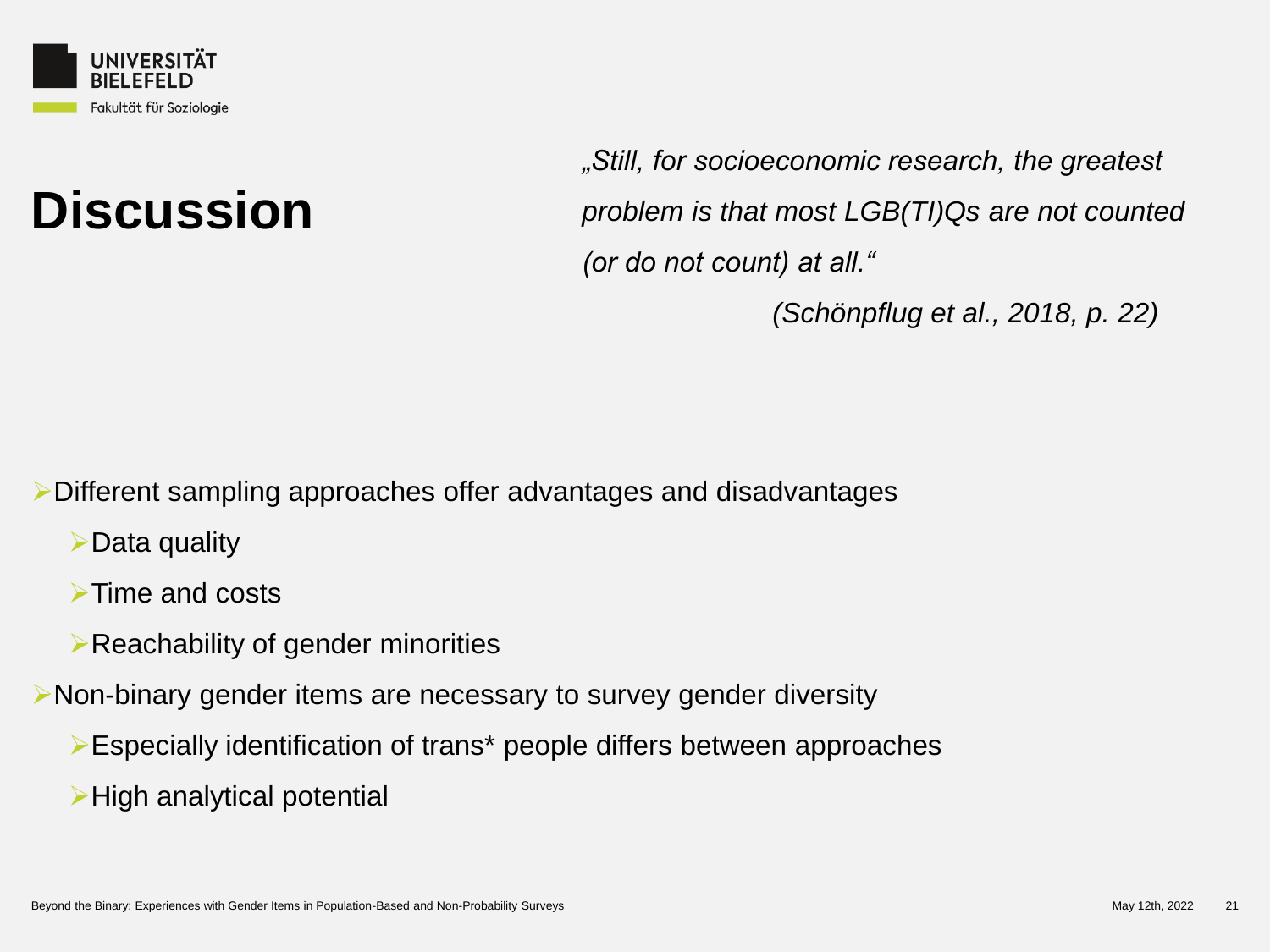

## **Thank you for the attention!**

#### **Lisa de Vries**

lisa.de\_vries@uni-bielefeld.de

@Lisa\_de\_Vries

### **Citation:**

de Vries, Lisa; Fischer, Mirjam; Kasprowski, David (2022). Beyond the Binary: Experiences with Gender Items in Population-Based and Non-Probability Surveys. AAPOR's 77th Annual Conference (May 11-13, 2022, Chicago, IL).